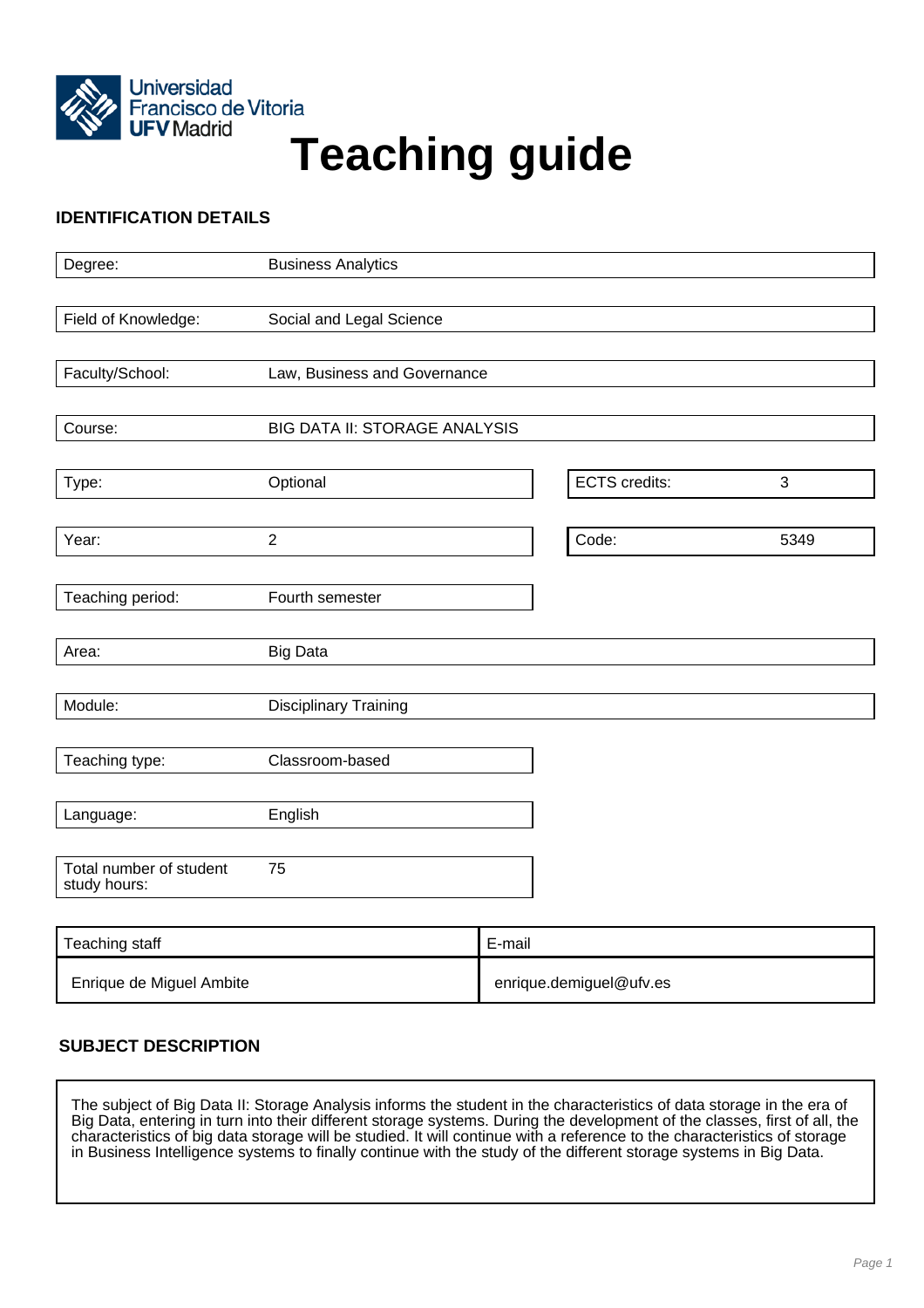Acquire significant and critical learning in the detailed knowledge of the different architectures, methodologies, techniques and solutions of massive data storage (BigData), their processes, entities, design parameters and associated technological implications.

#### **PRIOR KNOWLEDGE**

It is recommended to have studied the subject Big Data I: Infrastructure, of the Degree in Business Analysis.

## **COURSE SYLLABUS**

- 1. Types of data storage depending on their nature: Digital Data, Digital Store, Database/DBMS.
- 2. Types of storage depending on the architectures of networks and systems: local/on premise, Cloud.

3. Mass data storage techniques: scale-out, scale-up.

4. Distributed storage systems: types, implicit risks, design parameters, efficiency, availability and reliability (MTBF, MTTR, Failure Rate, etc.)

- 5. Data Warehouse: nature, processes, types and architecture. MDX syntax and language.
- 6. Hadoop Distributed File System (HDFS). MapReduce architecture.
- 7. Storage ecosystems in BigData. Datalakes and NoSQL Databases.

## **EDUCATION ACTIVITIES**

The methodology followed in this subject is aimed at achieving a significant learning by the student of the concepts and fundamental techniques of the subject. For this reason, exhibition and interactive sessions are combined with the students, with practical sessions and presentations of results / conclusions of the same, both individually and in groups.

In this way, student participation and student-teacher and student-student interaction are achieved as a way to promote collaborative learning and self-learning capacity. In some cases, the student will have to make in class the presentation of the main conclusions of his study or work, which will allow the exchange of knowledge and experiences between students.

Priority will be given to the pedagogical techniques of Problem-Based Learning (ABP) and "Flipped-Learning". The face-to-face work will be completed with autonomous work by the student, in some cases developed in a group, so that cooperative learning is encouraged.

Finally, in order to facilitate the student's access to the materials and the planning of their work, as well as communication with the teacher and the rest of the students, LMS platform will be used: Virtual Classroom (CANVAS), which is a learning platform that offers different electronic resources to complement, in a very significant way, the student's learning.All the study and work carried out by the student will be supervised and guided by the teacher through tutoring, individually or in a group.

TRAINING ACTIVITIES, AS WELL AS THE DISTRIBUTION OF WORKING TIMES, CAN BE MODIFIED AND ADAPTED ACCORDING TO THE DIFFERENT SCENARIOS ESTABLISHED FOLLOWING THE INDICATIONS OF THE HEALTH AUTHORITIES.

#### **DISTRIBUTION OF WORK TIME**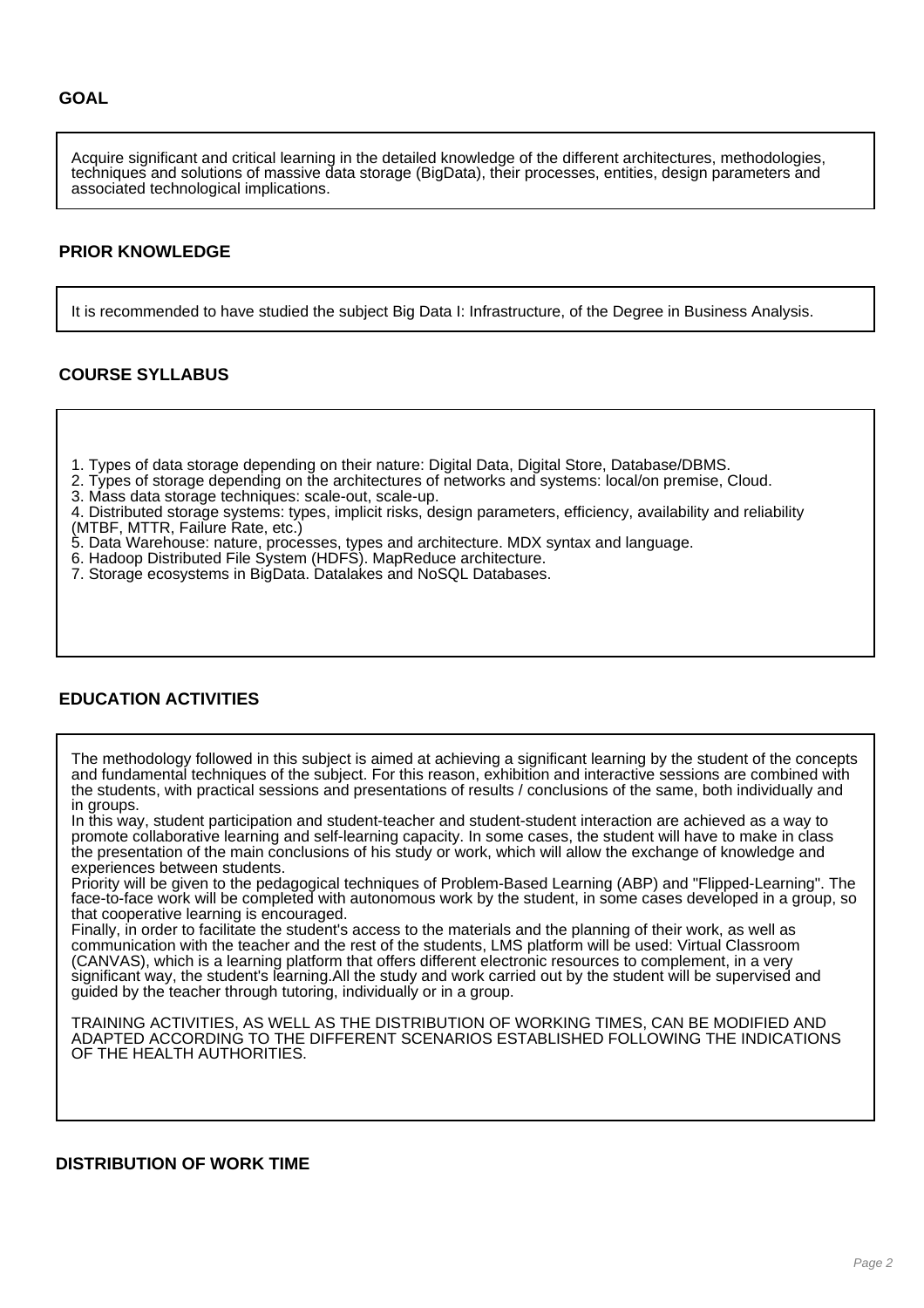| CLASSROOM-BASED ACTIVITY                                                   | INDEPENDENT STUDY/OUT-OF-CLASSROOM<br>ACTIVITY  |
|----------------------------------------------------------------------------|-------------------------------------------------|
| 30 hours                                                                   | 145 hours                                       |
| Expository lesson 11h<br>Practical classes 11h<br>Tests/Practices/Works 8h | Study and individual work 30h<br>Group work 15h |

### **SKILLS**

#### **Basic Skills**

Students must have demonstrated knowledge and understanding in an area of study that is founded on general secondary education. Moreover, the area of study is typically at a level that includes certain aspects implying knowledge at the forefront of its field of study, albeit supported by advanced textbooks

Students must be able to apply their knowledge to their work or vocation in a professional manner and possess skills that can typically be demonstrated by coming up with and sustaining arguments and solving problems within their field of study

Students must have the ability to gather and interpret relevant data (usually within their field of study) in order to make judgments that include reflections on pertinent social, scientific or ethical issues

Students must be able to convey information, ideas, problems and solutions to both an expert and non-expert audience

Students must have developed the learning skills needed to undertake further study with a high degree of independence

#### **General Skills**

Capacity for organising, systematization and planning in identifying problems, levers and models in the context of big data.

Capacity for analysing data on a large scale from different sources: audiovisual, textual and numerical.

#### **Specific skills**

Know and understand the basic concepts of Big Data and its most characteristic elements.

Understand and use advanced statistics, data storage, relational databases, non-relational databases and big data management systems tools to an analyst level.

#### **LEARNING RESULTS**

Understand the characteristics of data storage in the Big Data era.

Gain insight into the evolution of data storage in analytics systems.

Get to know the different Big Data data storage systems.

#### **LEARNING APPRAISAL SYSTEM**